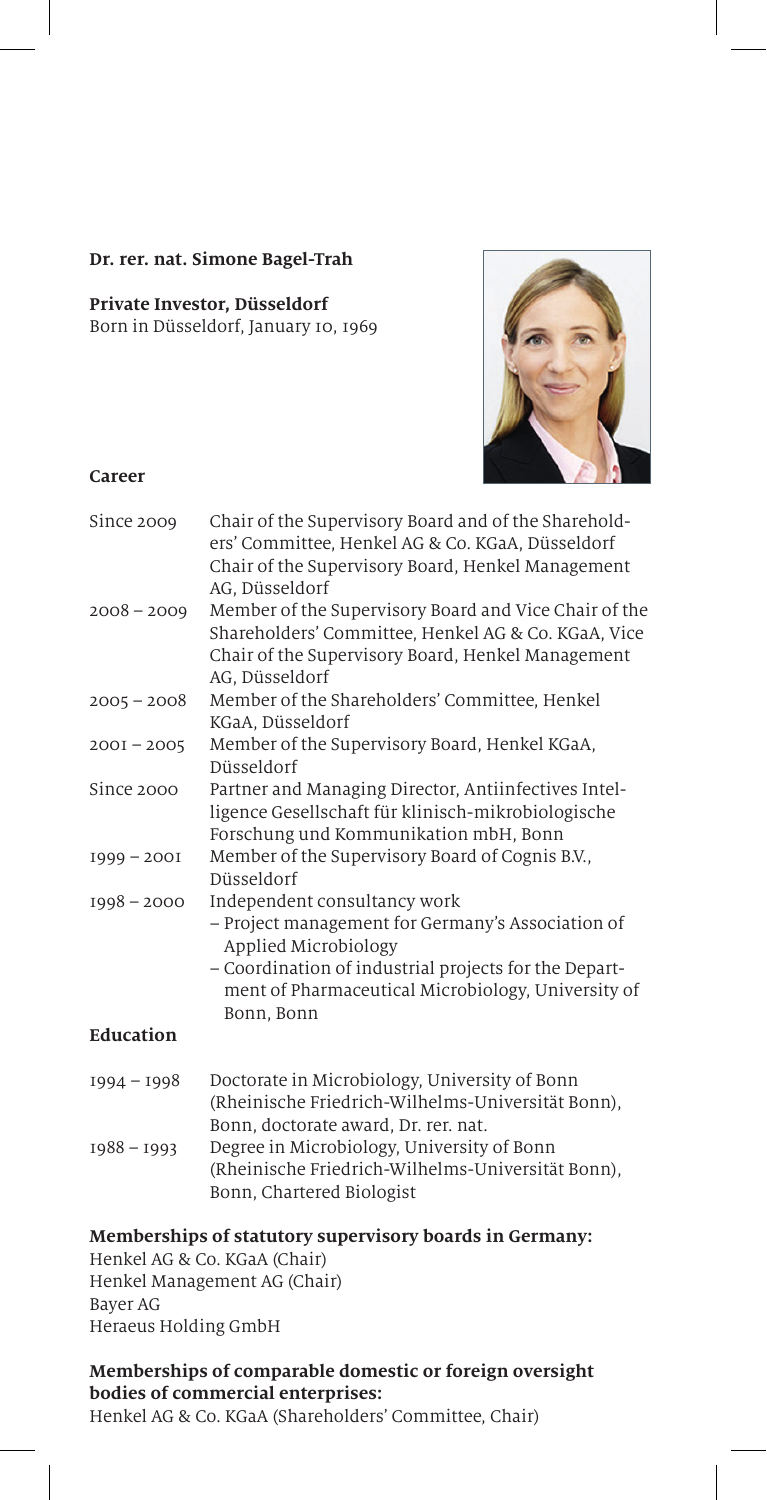#### **Lutz Bunnenberg**

# **Private Investor, Munich**

Born in Düsseldorf, November 16, 1973



#### **Career**

| Since 2009    | Private Investor, Munich                         |
|---------------|--------------------------------------------------|
| $2005 - 2008$ | Controlling & Project Management, Alpine Project |
|               | Finance and Consulting GmbH, Unterföhring        |
| $2003 - 2005$ | Controlling & Project Management, Walter Group   |
|               | Project Development and Financial Services GmbH. |
|               | Wiener Neudorf, Austria                          |

# **Education**

| 2019          | Seminar: "High Performance Boards", IMD, Lausanne,<br>Switzerland |
|---------------|-------------------------------------------------------------------|
| 2016          | Seminar: "Leading the Family Business", IMD,                      |
|               | Lausanne, Switzerland                                             |
| $1997 - 2002$ | Industrial Engineering, Beuth University of Applied               |
|               | Sciences Berlin (Beuth Hochschule für Technik Berlin).            |
|               | Berlin                                                            |
| $1995 - 1996$ | Apprenticeship as Industrial Manager, Siemens AG,                 |
|               | Munich                                                            |

# **Memberships of statutory supervisory boards in Germany:**

Analyticon Biotechnologies AG

#### **Memberships of comparable domestic or foreign oversight bodies of commercial enterprises:** None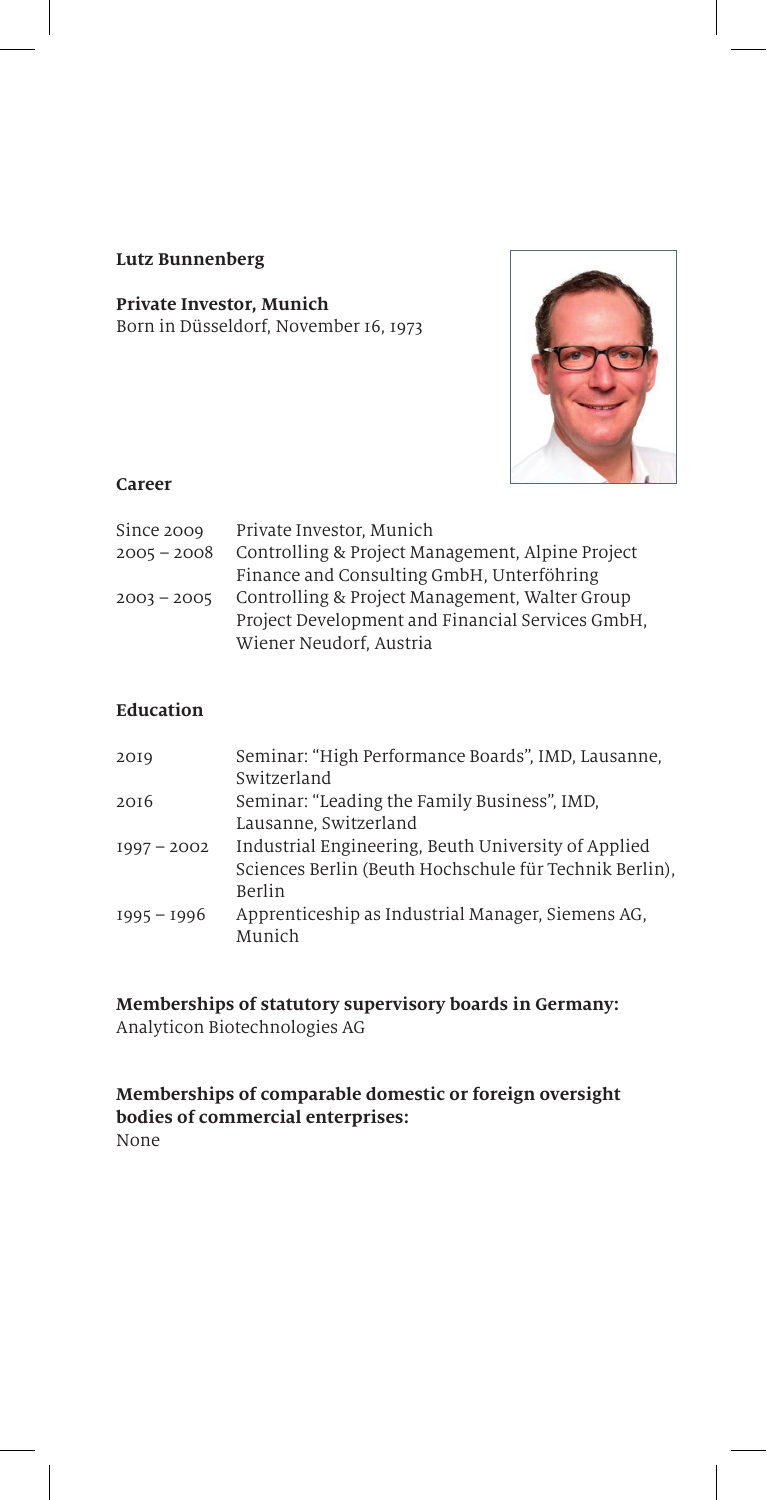# **Benedikt-Richard Freiherr von Herman**

**Private Investor, Wain** Born in Munich, October 4, 1972



#### **Career**

| Since 2012    | Partner in Triton Coaching GbR, Wain              |
|---------------|---------------------------------------------------|
| Since 2011    | Managing Director, Wain Forestry Management, Wain |
| $2009 - 2011$ | Wain Forestry Management, Wain                    |
| $2003 - 2009$ | Various positions at Sportfive GmbH & Co. KG.     |
|               | Hamburg                                           |

# **Education**

| $20I0 - 20I2$ | Training as Supervisor and Systems Coach,                 |
|---------------|-----------------------------------------------------------|
|               | Institute of Further Education (Institut für Fort-        |
|               | und Weiterbildung), Munich                                |
| $2009 - 2011$ | Master in Business Mediation, Distance-Learning           |
|               | University of Hagen (FernUniversität in Hagen), Hagen     |
| $1999 - 2002$ | Degree in Economics, University of Eichstätt-             |
|               | Ingolstadt (Universität Eichstätt-Ingolstadt), Eichstätt, |
|               | Diplom-Kaufmann (MBA)                                     |

**Memberships of statutory supervisory boards in Germany:** Henkel AG & Co. KGaA

**Memberships of comparable domestic or foreign oversight bodies of commercial enterprises:**  None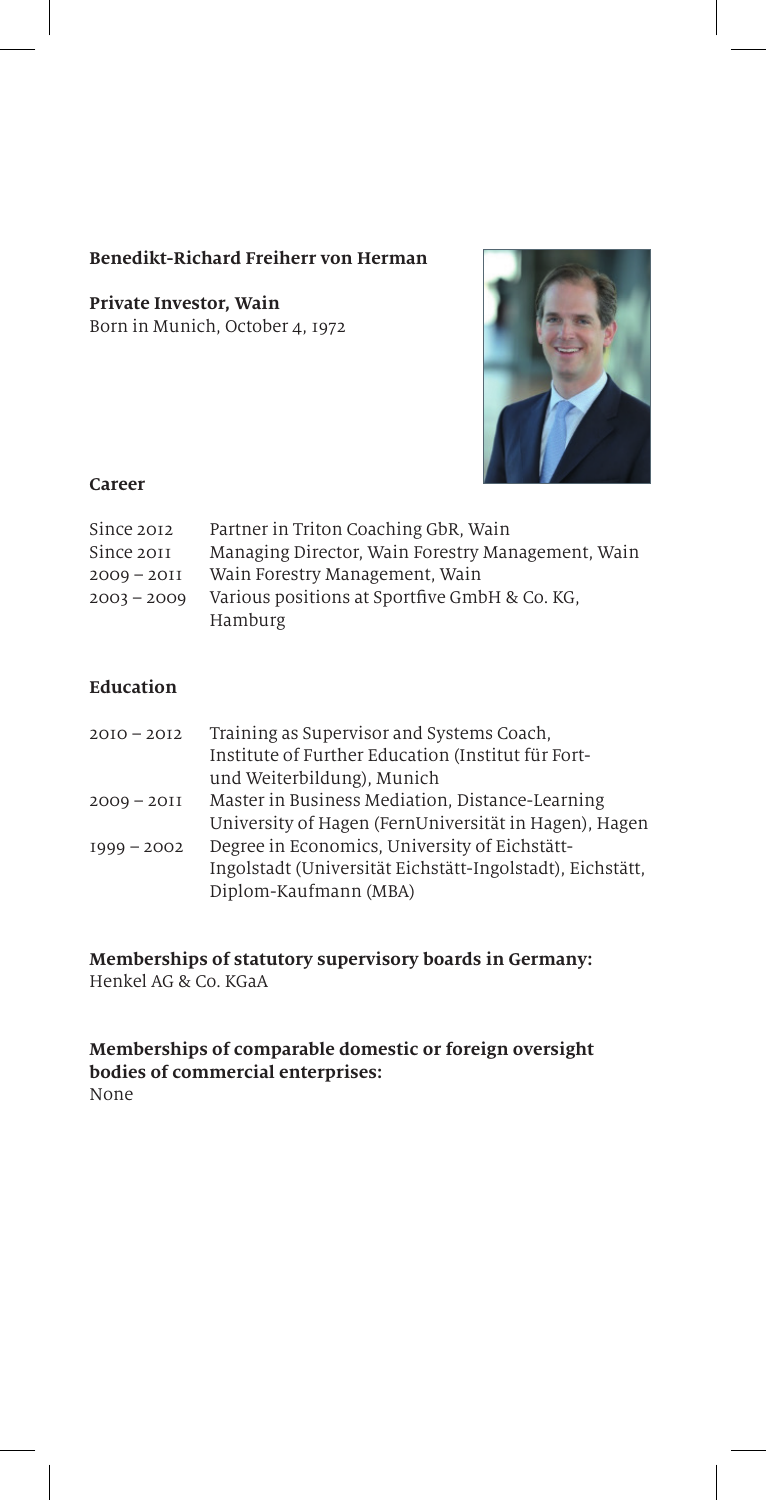#### **Timotheus Höttges**

**Chair of the Management Board of Deutsche Telekom AG, Bonn** Born in Solingen, September 18, 1962



#### **Career**

| Since 2014    | Chair of the Management Board, Deutsche Telekom     |
|---------------|-----------------------------------------------------|
|               | AG, Bonn                                            |
| $2009 - 2013$ | Member of the Management Board and Executive Vice   |
|               | President Finance and Controlling, Deutsche Telekom |
|               | AG. Bonn                                            |
| $2006 - 2009$ | Member of the Management Board and Executive Vice   |
|               | President T-Home, Fixed Network and Broadband       |
|               | Business, Sales and Service Germany,                |
|               | Deutsche Telekom AG, Bonn                           |
| $2005 - 2006$ | Member of the Management Board,                     |
|               | T-Mobile International, Bonn, Europe Business       |
| $2000 - 2004$ | Managing Director Finance and Controlling.          |
|               | then Chairman of the Management Board, T-Mobile     |
|               | Germany,                                            |
| $1992 - 2000$ | VIAG Group, Munich                                  |
| 1989 - 1992   | Mummert & Partner, Hamburg                          |
|               |                                                     |
|               |                                                     |

# **Education**

1984 – 1988 Degree in Business Administration, University of Cologne (Universität zu Köln), Köln, Diplom-Kaufmann (MBA)

#### **Memberships of statutory supervisory boards in Germany:**

Henkel AG & Co. KGaA FC Bayern München AG Telekom Group: Telekom Deutschland GmbH (Chair)

# **Memberships of comparable domestic or foreign oversight bodies of commercial enterprises:**

BT Group plc, UK Telekom Group: T-Mobile US, Inc. (Chair), USA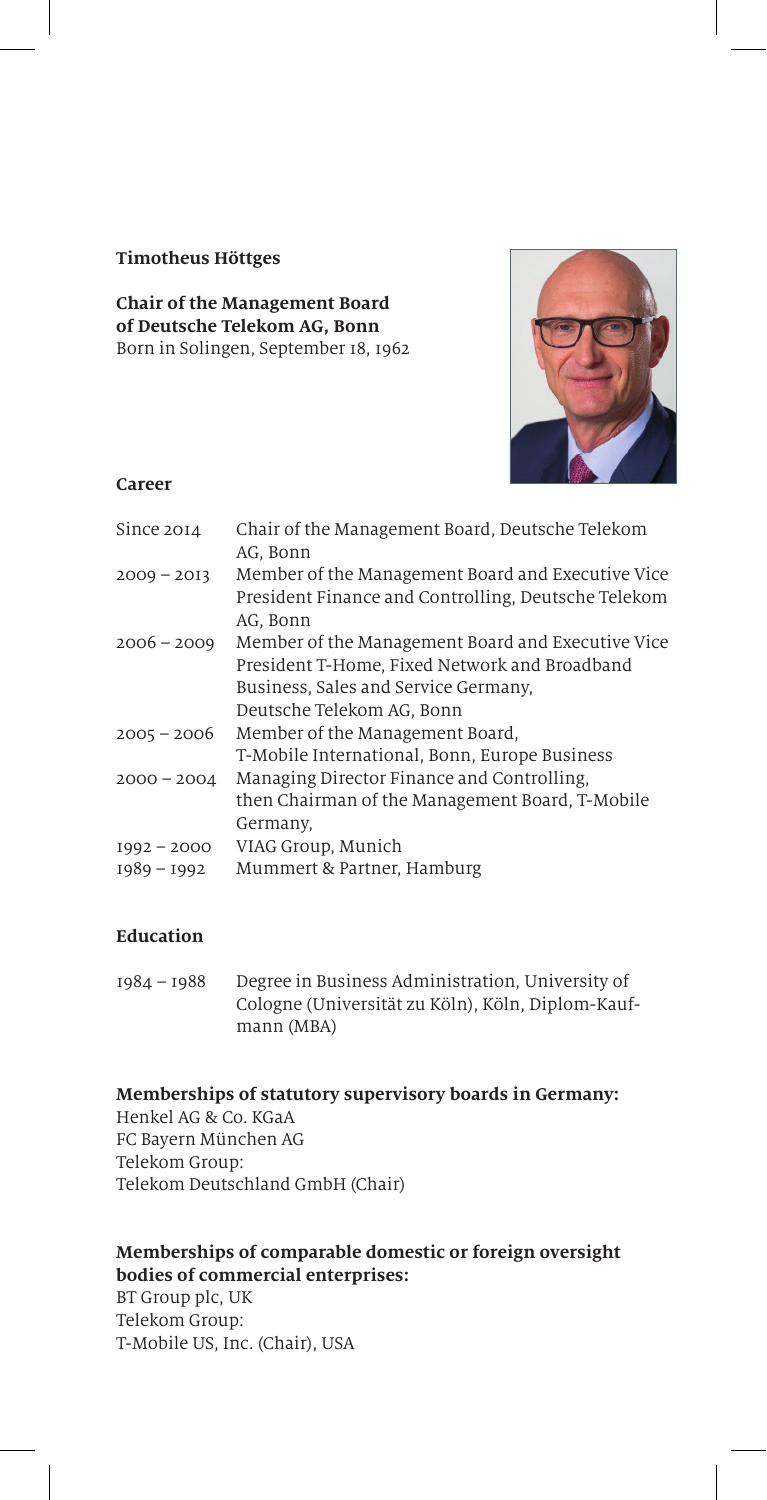#### **Prof. Dr. sc. nat. Michael Kaschke**

#### **Former Chair of the Management Board of Carl Zeiss AG, Oberkochen** Born in Greiz, June 18, 1957



#### **Career**

| $20II - 2020$                  | Chair of the Management Board, Carl Zeiss AG,<br>Oberkochen                                                                                   |
|--------------------------------|-----------------------------------------------------------------------------------------------------------------------------------------------|
| $2008 - 2010$                  | Chair of the Management Board, Carl Zeiss Meditec AG                                                                                          |
| $2000 - 2011$                  | Member of the Management Board, Carl Zeiss AG,<br>Oberkochen                                                                                  |
| $1998 - 2000$                  | Divisional Head Medical Technology and Business<br>Head Microsurgery, Carl Zeiss AG, Oberkochen                                               |
| $1995 - 1998$                  | Business Unit Head Geodetic Systems, Carl Zeiss AG,<br>Oberkochen                                                                             |
| $1992 - 1995$                  | Research Associate and R&D Director Surgical<br>Microscopes, Carl Zeiss AG, Oberkochen                                                        |
| $1990 - 1992$                  | Invited Visiting Scientist, IBM Research Center,<br>Yorktown Heights, USA                                                                     |
| $1989 - 1990$<br>$1983 - 1988$ | Research Laboratory Head, Max Born Institute, Berlin<br>Research Associate, University of Jena<br>(Friedrich-Schiller-Universität Jena), Jena |
|                                |                                                                                                                                               |

# **Education**

| 1988 | Doctorate award, Dr. sc. nat.                           |
|------|---------------------------------------------------------|
| 1983 | Degree in Physics, University of Jena (Friedrich-Schil- |
|      | ler-Universität Jena), Jena, Chartered Physicist        |

**Memberships of statutory supervisory boards in Germany:** Henkel AG & Co. KGaA Deutsche Telekom AG Robert Bosch GmbH

**Memberships of comparable domestic or foreign oversight bodies of commercial enterprises:**  None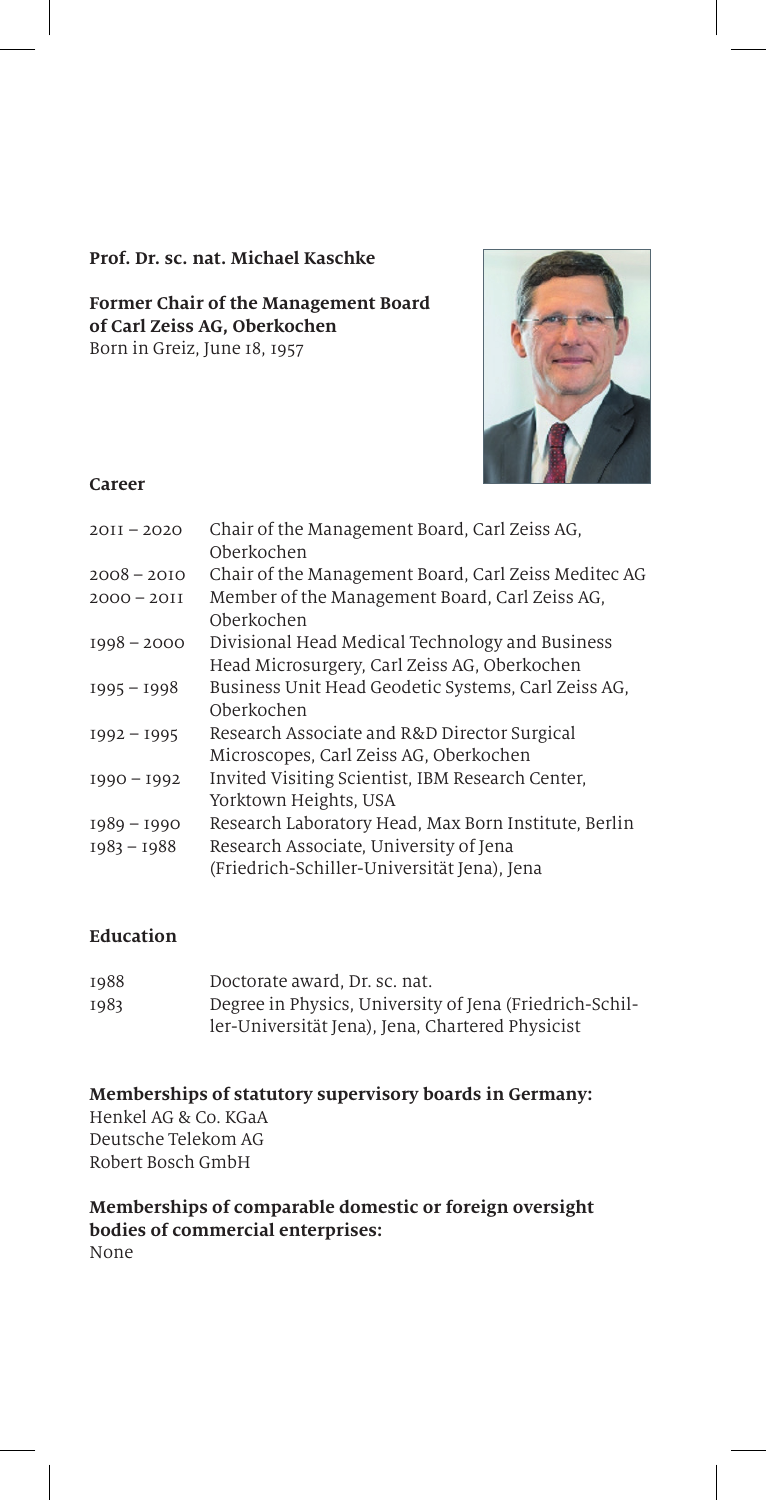#### **Barbara Kux**

#### **Private Investor, Zürich, Switzerland** Born in Zürich, February 26, 1954



#### **Career**

| Since 2014    | Director for Corporate Governance,                                                                                                              |
|---------------|-------------------------------------------------------------------------------------------------------------------------------------------------|
| Since 2014    | INSEAD, Fontainebleau, France<br>Lecturer, St. Gallen University of St. Gallen, St. Gallen,<br>Switzerland, Business Strategy and International |
| $2008 - 2013$ | Management<br>Executive Vice President Supply Chain Management                                                                                  |
|               | and Sustainability, Siemens AG, Munich                                                                                                          |
| $2003 - 2008$ | Group Management Committee member responsible<br>for Supply Management and Sustainability,                                                      |
|               | Royal Philips, Amsterdam, Netherlands                                                                                                           |
| $1999 - 2003$ | Executive Director Central Europe,                                                                                                              |
|               | Ford Motor Company, Ford of Europe, Cologne                                                                                                     |
| $1993 - 1999$ | President, Nestlé Polska Holding, previously Vice                                                                                               |
|               | President Central/Eastern Europe, Nestlé S.A., Vevey,<br>Switzerland                                                                            |
|               |                                                                                                                                                 |
| $1989 - 1993$ | Vice President, ABB Zürich, Switzerland,                                                                                                        |
|               | then President, ABB Power Ventures                                                                                                              |
| 1992          | Senior Vice President Finance, BBC Brown Boveri Ltd,                                                                                            |
|               | ABB Asia Brown Boveri Ltd., Switzerland                                                                                                         |
| $1984 - 1989$ | Engagement Manager, previously Management                                                                                                       |
|               | Consultant, McKinsey, Inc., Germany                                                                                                             |

# **Education**

| 1989          | Seminar for Senior Executives, IMD, Lausanne,<br>Switzerland   |
|---------------|----------------------------------------------------------------|
| $1983 - 1984$ | Master of Business Administration with distinction.            |
|               | INSEAD, Fontainebleau, France                                  |
| $1972 - 1973$ | Exchange student scholarship to USA, American Field<br>Service |

# **Memberships of statutory supervisory boards in Germany:**

Henkel AG & Co. KGaA

# **Memberships of comparable domestic or foreign oversight bodies of commercial enterprises:**

Firmenich S.A., Switzerland Grosvenor Group Ltd., Great Britain Pargesa Holding S.A., Switzerland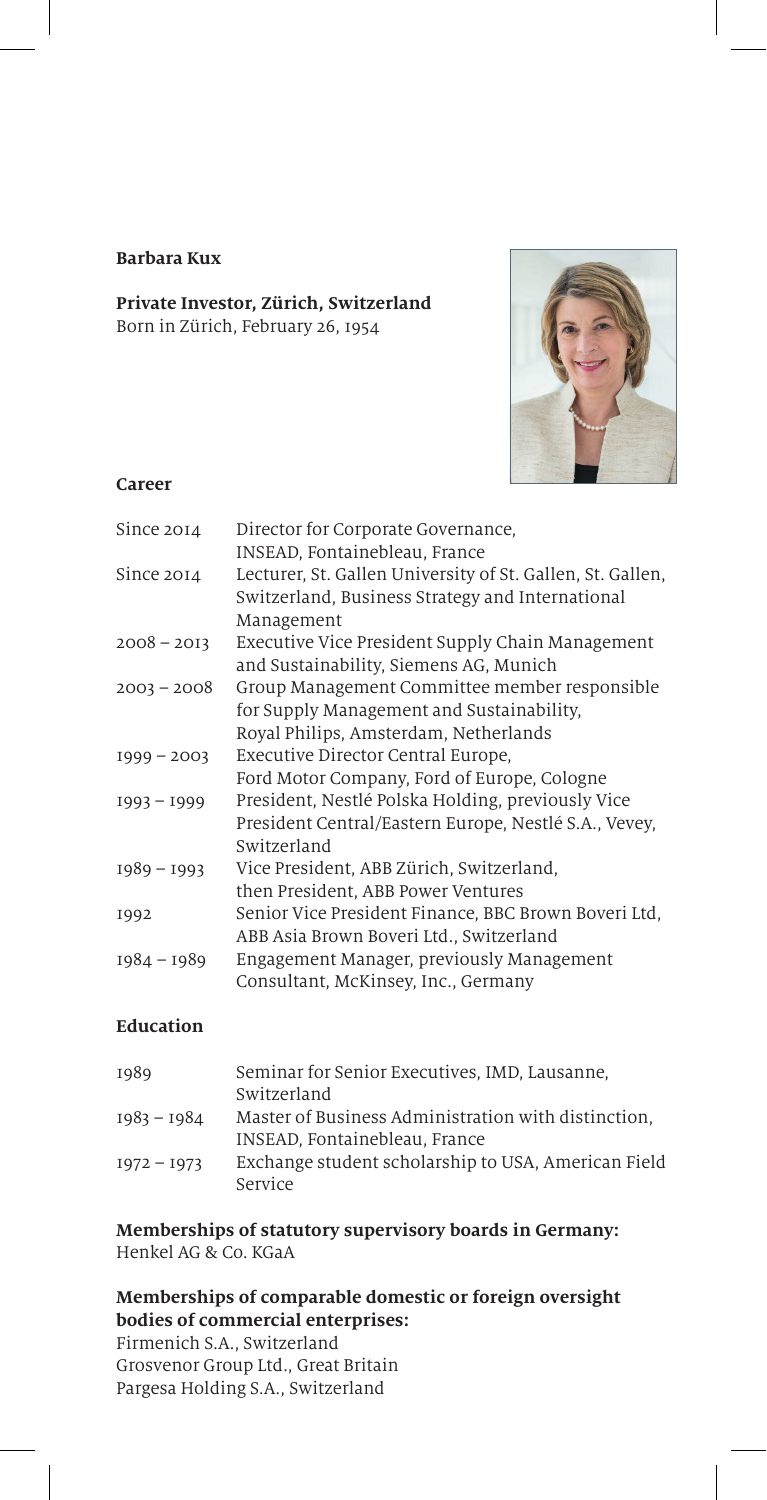#### **Simone Menne**

**Private Investor, Kiel** Born in Kiel, October 7, 1960



#### **Career**

| $2016 - 2017$ | Member of Management, Boehringer Ingelheim<br>GmbH, Ingelheim                                                                                |
|---------------|----------------------------------------------------------------------------------------------------------------------------------------------|
| $2012 - 2016$ | Member of the Management Board and Executive Vice<br>President Finance and Aviation Services.                                                |
| $2010 - 2012$ | Deutsche Lufthansa AG, Cologne<br>Chief Financial Officer, British Midland Ltd.,<br>East Midlands, Great Britain                             |
| $2004 - 2010$ | Head of Finance and Controlling.                                                                                                             |
| $200I - 2004$ | Lufthansa Technik AG, Hamburg<br>Head of Finance and Human Resources Europe,<br>Deutsche Lufthansa AG, London, Great Britain                 |
| $1999 - 2001$ | Head of Finance and Human Resources Southwestern<br>Europe, Deutsche Lufthansa AG, Paris, France                                             |
| $1989 - 1999$ | Managing Director, Lufthansa Revenue Services<br>GmbH, Norderstedt                                                                           |
| $1987 - 1997$ | Various functions, Deutsche Lufthansa AG, Frankfurt,<br>including Head of EDP and user services, Head of<br>Accounting West Africa, Auditing |

# **Education**

| $1981 - 1986$ | Degree in Business Administration, University of      |
|---------------|-------------------------------------------------------|
|               | Kiel (Christian-Albrechts-Universität zu Kiel), Kiel, |
|               | Diplom-Kauffrau (MBA)                                 |

#### **Memberships of statutory supervisory boards in Germany:** BMW AG Deutsche Post AG

#### **Memberships of comparable domestic or foreign oversight bodies of commercial enterprises:**

Johnson Controls International plc., Ireland Russell Reynolds Associates Inc., USA